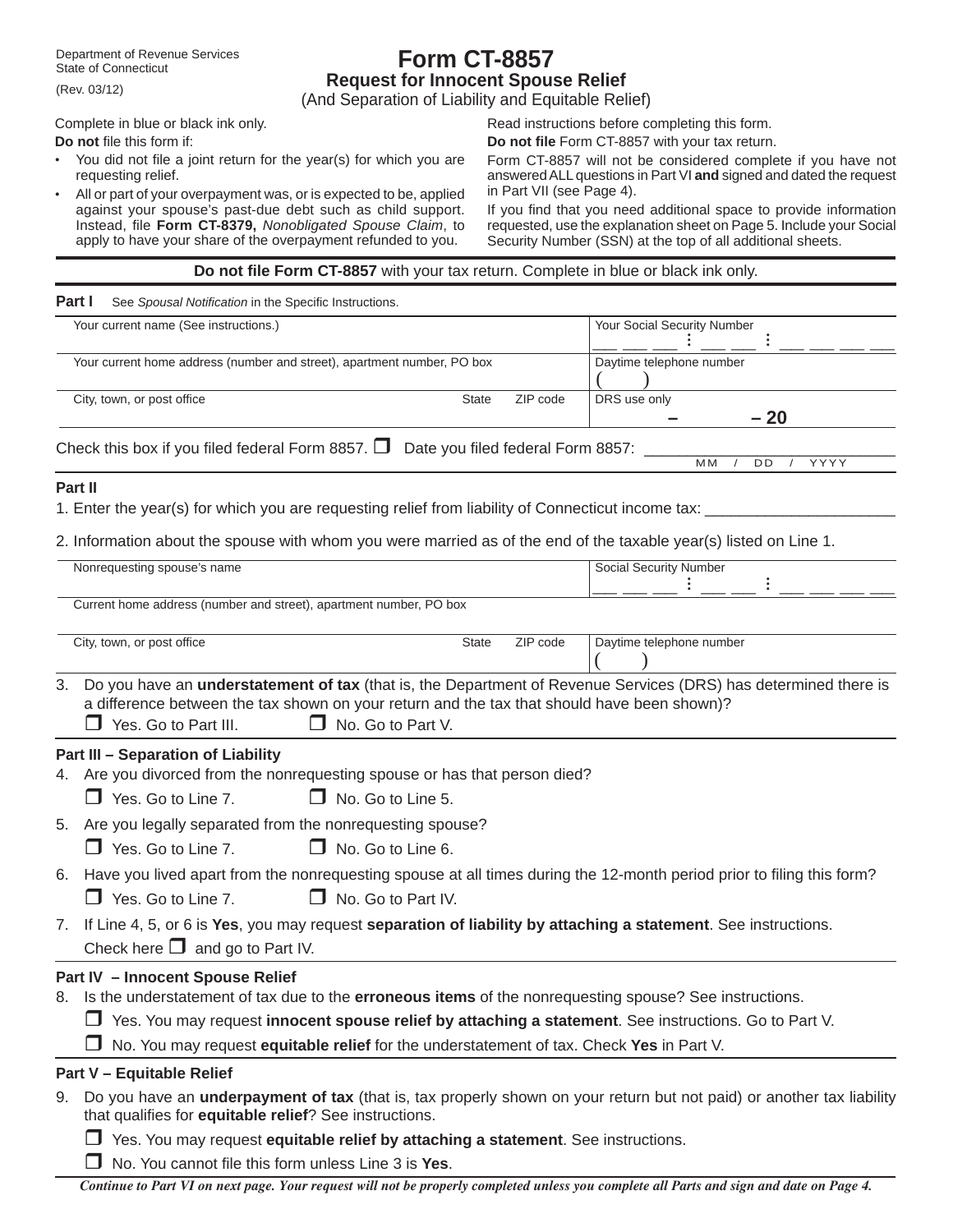|                                                                                                                                                                                                                                                                                                                                                                                                                  | Your Social<br><b>Security Number</b>                                                                                                                                                                                                                                                                                                                                 |
|------------------------------------------------------------------------------------------------------------------------------------------------------------------------------------------------------------------------------------------------------------------------------------------------------------------------------------------------------------------------------------------------------------------|-----------------------------------------------------------------------------------------------------------------------------------------------------------------------------------------------------------------------------------------------------------------------------------------------------------------------------------------------------------------------|
| <b>Part VI - Questionnaire</b>                                                                                                                                                                                                                                                                                                                                                                                   |                                                                                                                                                                                                                                                                                                                                                                       |
| You must answer all questions in this section for your request to be considered properly completed. If the answers to any<br>questions are not the same for all tax years, use the additional explanation sheet on Page 5 and attach it to your request.                                                                                                                                                         |                                                                                                                                                                                                                                                                                                                                                                       |
| 10. Have you applied for Innocent Spouse Relief (Form 8857) with the Internal Revenue Service (IRS)? □ Yes □ No<br>If Yes, what is the status of your application with the IRS? $\Box$ Approved $\Box$ Denied $\Box$ Pending<br>determination notice from the IRS.<br>determination notice from the IRS.<br>determination notice from the IRS when it becomes available.<br>If No, complete lines 11 through 25. | If your application was <b>Approved</b> by the IRS, stop here, and submit a copy of this form and a copy of the final<br>If your application was <b>Denied</b> by the IRS, stop here, and submit a copy of this form and a copy of the final<br>If your application is <b>Pending</b> with the IRS, stop here, and submit a copy of this form and a copy of the final |
| 11. How were you involved with preparing the returns? Check all that apply and explain, if necessary.                                                                                                                                                                                                                                                                                                            |                                                                                                                                                                                                                                                                                                                                                                       |
| $\Box$ You filled out or helped fill out the returns.                                                                                                                                                                                                                                                                                                                                                            | $\Box$ You reviewed the returns before they were signed.                                                                                                                                                                                                                                                                                                              |
| You gathered receipts and cancelled checks.<br>You gave tax documents (such as Forms W-2,                                                                                                                                                                                                                                                                                                                        | You did not review the returns before they were signed.<br>Explain below.                                                                                                                                                                                                                                                                                             |
| 1099, etc.) to the person who prepared the returns.<br>Other: Explain how you were involved:                                                                                                                                                                                                                                                                                                                     | You were not involved in preparing the returns.                                                                                                                                                                                                                                                                                                                       |
| 12. Did you sign the return(s)?<br>$\Box$ Yes.<br>Yes, but it was signed under duress (threat of harm or other form of coercion). See instructions.<br>No. The signature was forged. See instructions.<br>13. When the returns were signed, did you know any amount was owed to the DRS for those tax years?<br>Yes. Explain when and how you thought the amount of tax reported on the return would be paid:    |                                                                                                                                                                                                                                                                                                                                                                       |
| No.                                                                                                                                                                                                                                                                                                                                                                                                              |                                                                                                                                                                                                                                                                                                                                                                       |
| 14. When any of the returns were signed, did you have a mental or physical health problem or do you have a mental or<br>physical health problem now?                                                                                                                                                                                                                                                             |                                                                                                                                                                                                                                                                                                                                                                       |
| Yes. Attach a statement to explain the problem and when it started. Provide photocopies of any documentation, such<br>as medical bills or a doctor's report or letter.<br>$\Box$ No.                                                                                                                                                                                                                             |                                                                                                                                                                                                                                                                                                                                                                       |
| 15. When the returns were signed, what did you know about any incorrect or missing information? Check all that apply and<br>explain, if necessary.<br>You knew something was incorrect or missing, but you said nothing.                                                                                                                                                                                         |                                                                                                                                                                                                                                                                                                                                                                       |
| $\Box$ You knew something was incorrect or missing and asked about it.                                                                                                                                                                                                                                                                                                                                           |                                                                                                                                                                                                                                                                                                                                                                       |
| You did not know anything was incorrect or missing.                                                                                                                                                                                                                                                                                                                                                              |                                                                                                                                                                                                                                                                                                                                                                       |
| 16. When any of the returns were signed, were you having financial problems (for example, bankruptcy or bills you could<br>not pay)?                                                                                                                                                                                                                                                                             |                                                                                                                                                                                                                                                                                                                                                                       |
| <b>_I</b> No.<br>Did not know.                                                                                                                                                                                                                                                                                                                                                                                   |                                                                                                                                                                                                                                                                                                                                                                       |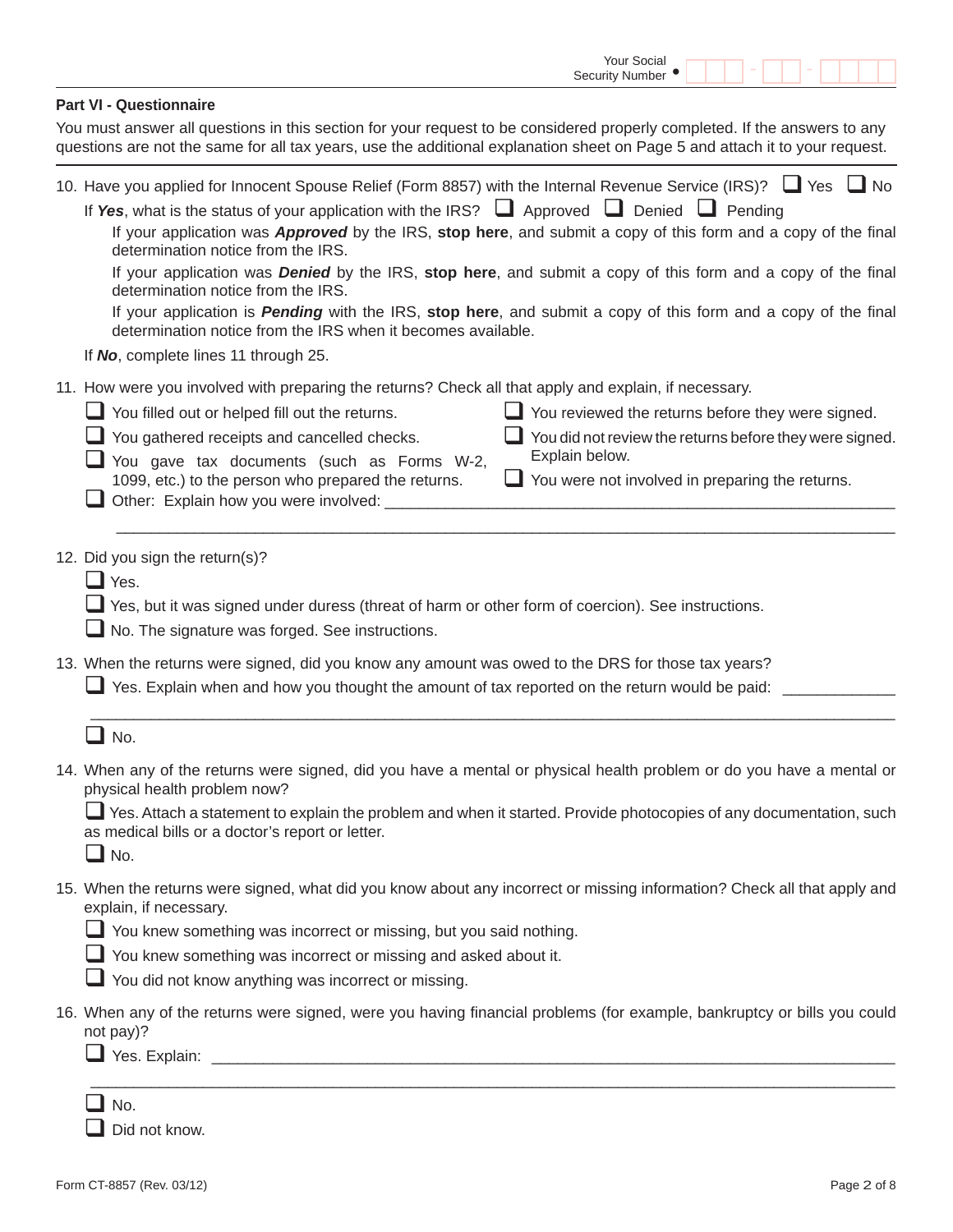17. When any of the returns were signed, what did you know about the income of the nonrequesting spouse? Check all that apply and explain, if necessary.

You knew the nonrequesting spouse had income.

 List each type of income on a separate line. (Examples are wages, social security, gambling winnings, or self-employment business income.) Enter each tax year and the amount of income for each type you listed. If you do not know any details, enter "I don't know."

| Type of income | Who paid it to that person | Tax Year 1 | Tax Year 2 | Tax Year 3 |
|----------------|----------------------------|------------|------------|------------|
|                |                            | ۰D         |            |            |
|                |                            | ึ          |            |            |
|                |                            | ۰D         |            |            |

You knew the nonrequesting spouse was self-employed and you helped with the books and records.

 $\Box$  You knew the nonrequesting spouse was self-employed and you did not help with the books and records.

 $\Box$  You knew the nonrequesting spouse had no income.

You did not know if the nonrequesting spouse had income.

18. For the years you want relief, how were you involved in the household finances? Check all that apply.

You knew the nonrequesting spouse had separate accounts.

You had joint accounts but you had limited use of them or did not use them. Explain below.

You had joint accounts and made deposits, paid bills, balanced the checkbook, or reviewed the monthly bank statements.

You made decisions about how money was spent. For example, you paid bills or made decisions about household purchases.

You were not involved in handling money for the household.

Other: Explain anything else you want to tell us about your household finances:  $\Box$ 

19. Has the nonrequesting spouse ever transferred assets (money or property) to you? (Property includes real estate, stocks, bonds, or other property that you own.) See instructions.

 $\overline{\phantom{a}}$  ,  $\overline{\phantom{a}}$  ,  $\overline{\phantom{a}}$  ,  $\overline{\phantom{a}}$  ,  $\overline{\phantom{a}}$  ,  $\overline{\phantom{a}}$  ,  $\overline{\phantom{a}}$  ,  $\overline{\phantom{a}}$  ,  $\overline{\phantom{a}}$  ,  $\overline{\phantom{a}}$  ,  $\overline{\phantom{a}}$  ,  $\overline{\phantom{a}}$  ,  $\overline{\phantom{a}}$  ,  $\overline{\phantom{a}}$  ,  $\overline{\phantom{a}}$  ,  $\overline{\phantom{a}}$  $\mathcal{L}_\text{max}$  , and the set of the set of the set of the set of the set of the set of the set of the set of the set of the set of the set of the set of the set of the set of the set of the set of the set of the set of the

 $\overline{\phantom{a}}$  ,  $\overline{\phantom{a}}$  ,  $\overline{\phantom{a}}$  ,  $\overline{\phantom{a}}$  ,  $\overline{\phantom{a}}$  ,  $\overline{\phantom{a}}$  ,  $\overline{\phantom{a}}$  ,  $\overline{\phantom{a}}$  ,  $\overline{\phantom{a}}$  ,  $\overline{\phantom{a}}$  ,  $\overline{\phantom{a}}$  ,  $\overline{\phantom{a}}$  ,  $\overline{\phantom{a}}$  ,  $\overline{\phantom{a}}$  ,  $\overline{\phantom{a}}$  ,  $\overline{\phantom{a}}$ 

 $\Box$  Yes. List the assets, the dates they were transferred, and their fair market values on the dates transferred. Explain why the assets were transferred  $\blacksquare$ 

 $\Box$  No.

20. Did you (or the nonrequesting spouse) incur any large expenses, such as trips, home improvements, or private schooling, or make any large purchases, such as automobiles, appliances, or jewelry, during any of the years you want relief or any later years?

 Yes. Attach a statement describing the types and amounts of the expenses and purchases and the years they were incurred or made.

 $\Box$  No.

|  | 21. How many people currently live in your household. |  | Adults | Children |
|--|-------------------------------------------------------|--|--------|----------|
|--|-------------------------------------------------------|--|--------|----------|

22. Were you a victim of spousal abuse or domestic violence during any of the tax years you want relief? If the answers are not the same for all tax years, explain.

 Yes. Attach a statement to explain the situation and when it started. Provide photocopies of any documentation, such as police reports, a restraining order, a doctor's report or letter, or a notarized statement from someone who was aware of the situation.

 $\blacksquare$  No.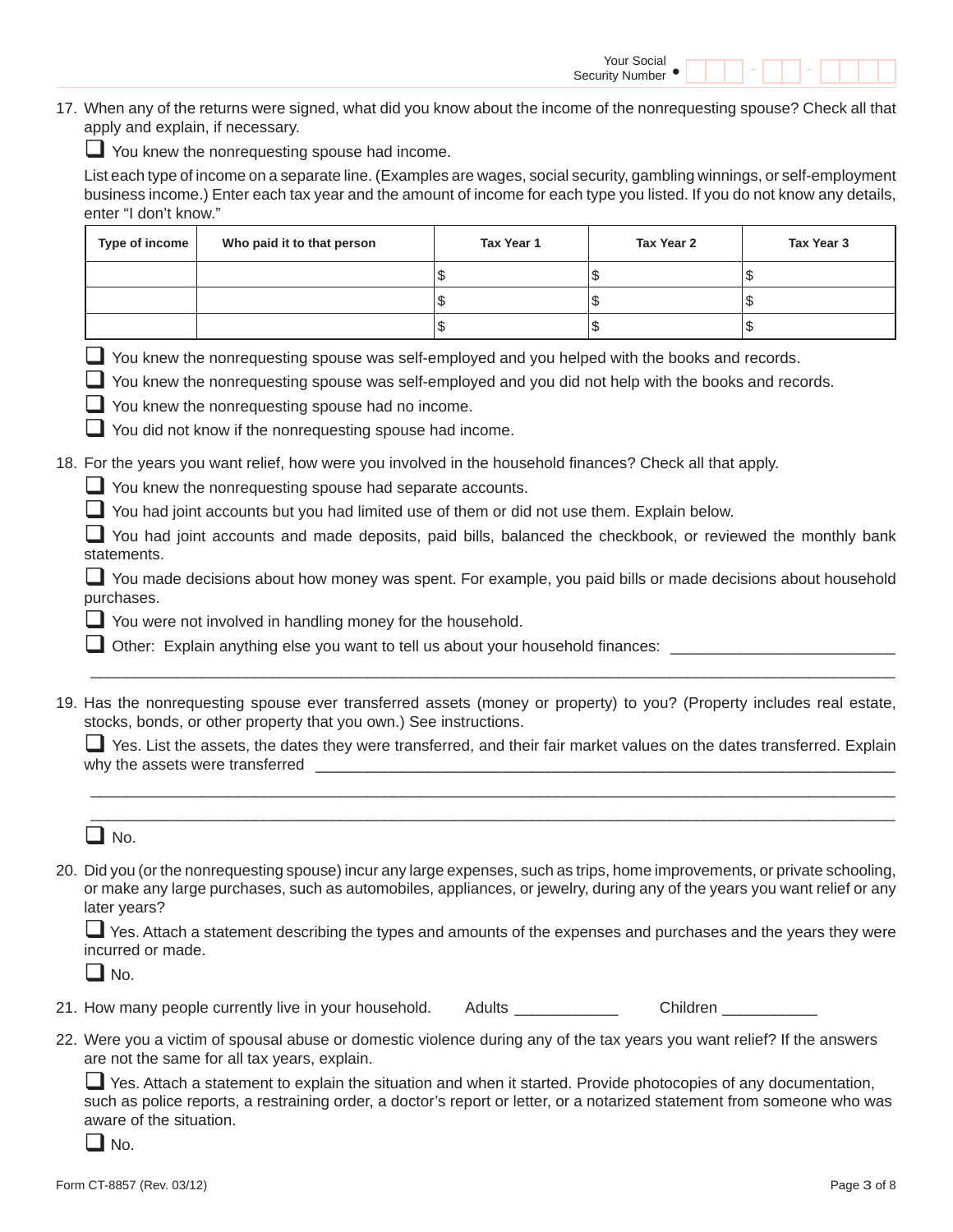23. What is your current average monthly income and expenses for your entire household. If family or friends are helping to support you, include the amount of support as gifts under Monthly income. Under Monthly expenses, enter all expenses, including expenses paid with income from gifts.

| <b>Monthly income</b>                      | <b>Amount</b> | <b>Monthly expenses</b>                    | Amount |
|--------------------------------------------|---------------|--------------------------------------------|--------|
|                                            |               | Federal, state, and local taxes deducted   |        |
|                                            |               |                                            |        |
|                                            |               |                                            |        |
|                                            |               |                                            |        |
|                                            |               |                                            |        |
| Government assistance, such as housing,    |               |                                            |        |
|                                            |               | Car expenses, payments, insurance, etc.    |        |
|                                            |               | Medical expenses, including medical        |        |
|                                            |               |                                            |        |
| Self-employment business income            |               |                                            |        |
|                                            |               |                                            |        |
|                                            |               |                                            |        |
| Other income, such as disability payments, |               |                                            |        |
| gambling winnings, etc.                    |               | Other expenses, such as real estate taxes, |        |
| List the type below:                       |               | child support, etc.                        |        |
|                                            |               | List the type below:                       |        |
|                                            |               | Type:                                      |        |
|                                            |               |                                            |        |
|                                            |               |                                            |        |
|                                            |               |                                            |        |

24. Describe your assets (money and property). Property includes real estate, motor vehicles, stocks, bonds, and other property that you own. Tell us the amount of cash you have on hand and in your bank accounts. Also give a description of each item of property, the fair market value of each item, and the balance of any outstanding loans you used to acquire each item. Do not list any money or property you listed on line 23. If you need more room, attach more pages.

 $\overline{\phantom{a}}$  ,  $\overline{\phantom{a}}$  ,  $\overline{\phantom{a}}$  ,  $\overline{\phantom{a}}$  ,  $\overline{\phantom{a}}$  ,  $\overline{\phantom{a}}$  ,  $\overline{\phantom{a}}$  ,  $\overline{\phantom{a}}$  ,  $\overline{\phantom{a}}$  ,  $\overline{\phantom{a}}$  ,  $\overline{\phantom{a}}$  ,  $\overline{\phantom{a}}$  ,  $\overline{\phantom{a}}$  ,  $\overline{\phantom{a}}$  ,  $\overline{\phantom{a}}$  ,  $\overline{\phantom{a}}$  $\overline{\phantom{a}}$  ,  $\overline{\phantom{a}}$  ,  $\overline{\phantom{a}}$  ,  $\overline{\phantom{a}}$  ,  $\overline{\phantom{a}}$  ,  $\overline{\phantom{a}}$  ,  $\overline{\phantom{a}}$  ,  $\overline{\phantom{a}}$  ,  $\overline{\phantom{a}}$  ,  $\overline{\phantom{a}}$  ,  $\overline{\phantom{a}}$  ,  $\overline{\phantom{a}}$  ,  $\overline{\phantom{a}}$  ,  $\overline{\phantom{a}}$  ,  $\overline{\phantom{a}}$  ,  $\overline{\phantom{a}}$  $\mathcal{L}_\mathcal{L} = \{ \mathcal{L}_\mathcal{L} = \{ \mathcal{L}_\mathcal{L} = \{ \mathcal{L}_\mathcal{L} = \{ \mathcal{L}_\mathcal{L} = \{ \mathcal{L}_\mathcal{L} = \{ \mathcal{L}_\mathcal{L} = \{ \mathcal{L}_\mathcal{L} = \{ \mathcal{L}_\mathcal{L} = \{ \mathcal{L}_\mathcal{L} = \{ \mathcal{L}_\mathcal{L} = \{ \mathcal{L}_\mathcal{L} = \{ \mathcal{L}_\mathcal{L} = \{ \mathcal{L}_\mathcal{L} = \{ \mathcal{L}_\mathcal{$  $\overline{\phantom{a}}$  ,  $\overline{\phantom{a}}$  ,  $\overline{\phantom{a}}$  ,  $\overline{\phantom{a}}$  ,  $\overline{\phantom{a}}$  ,  $\overline{\phantom{a}}$  ,  $\overline{\phantom{a}}$  ,  $\overline{\phantom{a}}$  ,  $\overline{\phantom{a}}$  ,  $\overline{\phantom{a}}$  ,  $\overline{\phantom{a}}$  ,  $\overline{\phantom{a}}$  ,  $\overline{\phantom{a}}$  ,  $\overline{\phantom{a}}$  ,  $\overline{\phantom{a}}$  ,  $\overline{\phantom{a}}$ 

25. Provide any other information you want us to consider in determining whether it would be unfair to hold you liable for the tax. If you need more room, attach more pages. Write your name and social security number on the top of all pages you attach.

 $\overline{\phantom{a}}$  ,  $\overline{\phantom{a}}$  ,  $\overline{\phantom{a}}$  ,  $\overline{\phantom{a}}$  ,  $\overline{\phantom{a}}$  ,  $\overline{\phantom{a}}$  ,  $\overline{\phantom{a}}$  ,  $\overline{\phantom{a}}$  ,  $\overline{\phantom{a}}$  ,  $\overline{\phantom{a}}$  ,  $\overline{\phantom{a}}$  ,  $\overline{\phantom{a}}$  ,  $\overline{\phantom{a}}$  ,  $\overline{\phantom{a}}$  ,  $\overline{\phantom{a}}$  ,  $\overline{\phantom{a}}$  $\mathcal{L}_\mathcal{L} = \{ \mathcal{L}_\mathcal{L} = \{ \mathcal{L}_\mathcal{L} = \{ \mathcal{L}_\mathcal{L} = \{ \mathcal{L}_\mathcal{L} = \{ \mathcal{L}_\mathcal{L} = \{ \mathcal{L}_\mathcal{L} = \{ \mathcal{L}_\mathcal{L} = \{ \mathcal{L}_\mathcal{L} = \{ \mathcal{L}_\mathcal{L} = \{ \mathcal{L}_\mathcal{L} = \{ \mathcal{L}_\mathcal{L} = \{ \mathcal{L}_\mathcal{L} = \{ \mathcal{L}_\mathcal{L} = \{ \mathcal{L}_\mathcal{$  $\overline{\phantom{a}}$  ,  $\overline{\phantom{a}}$  ,  $\overline{\phantom{a}}$  ,  $\overline{\phantom{a}}$  ,  $\overline{\phantom{a}}$  ,  $\overline{\phantom{a}}$  ,  $\overline{\phantom{a}}$  ,  $\overline{\phantom{a}}$  ,  $\overline{\phantom{a}}$  ,  $\overline{\phantom{a}}$  ,  $\overline{\phantom{a}}$  ,  $\overline{\phantom{a}}$  ,  $\overline{\phantom{a}}$  ,  $\overline{\phantom{a}}$  ,  $\overline{\phantom{a}}$  ,  $\overline{\phantom{a}}$  $\mathcal{L}_\mathcal{L} = \{ \mathcal{L}_\mathcal{L} = \{ \mathcal{L}_\mathcal{L} = \{ \mathcal{L}_\mathcal{L} = \{ \mathcal{L}_\mathcal{L} = \{ \mathcal{L}_\mathcal{L} = \{ \mathcal{L}_\mathcal{L} = \{ \mathcal{L}_\mathcal{L} = \{ \mathcal{L}_\mathcal{L} = \{ \mathcal{L}_\mathcal{L} = \{ \mathcal{L}_\mathcal{L} = \{ \mathcal{L}_\mathcal{L} = \{ \mathcal{L}_\mathcal{L} = \{ \mathcal{L}_\mathcal{L} = \{ \mathcal{L}_\mathcal{$ 

#### **Part VII - Declaration/Signature**

**Declaration:** I declare under penalty of law that I have examined this statement (including any accompanying schedules and statements) and, to the best of my knowledge and belief, it is true, complete, and correct. I understand the penalty for willfully delivering a false statement to DRS is a fine of not more than \$5,000, imprisonment for not more than five years, or both. The declaration of a paid preparer other than the taxpayer is based on all information of which the preparer has any knowledge.

| <b>Sign Here</b>        | Your signature                     | Date |                        |
|-------------------------|------------------------------------|------|------------------------|
| Keep a<br>copy of       | Paid preparer's signature          | Date | Telephone number       |
| this return<br>for your | Firm's name, address, and ZIP code |      | Preparer's SSN or PTIN |
| records.                |                                    |      | <b>FEIN</b>            |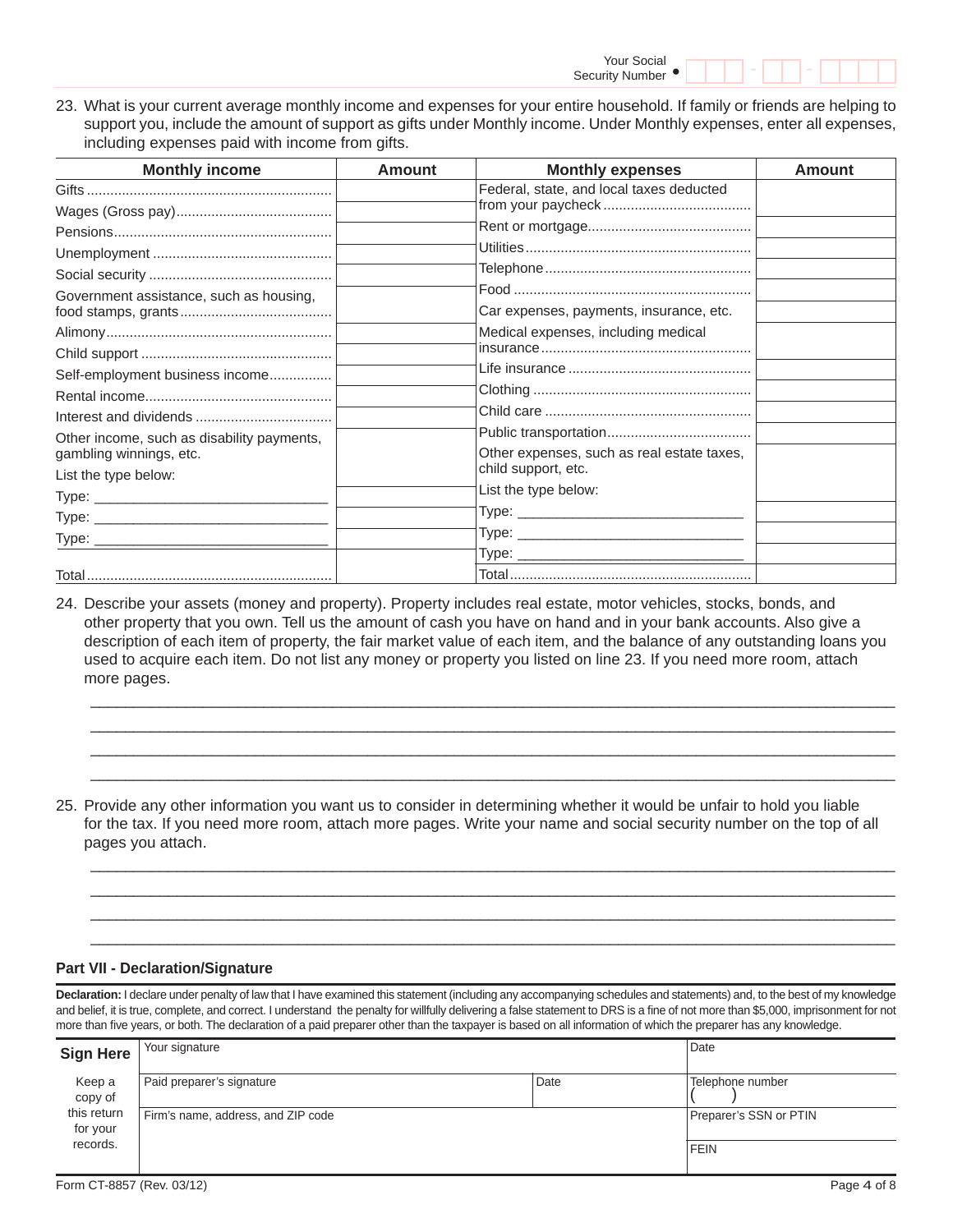| Your Social       |  |  |  |
|-------------------|--|--|--|
| Security Number • |  |  |  |

If any of the answers to questions 10 through 24 are not the same for all tax years identified in Part II, Line 1, use this sheet to explain why. Be sure to identify the question number for each answer and remember to attach this sheet to your request.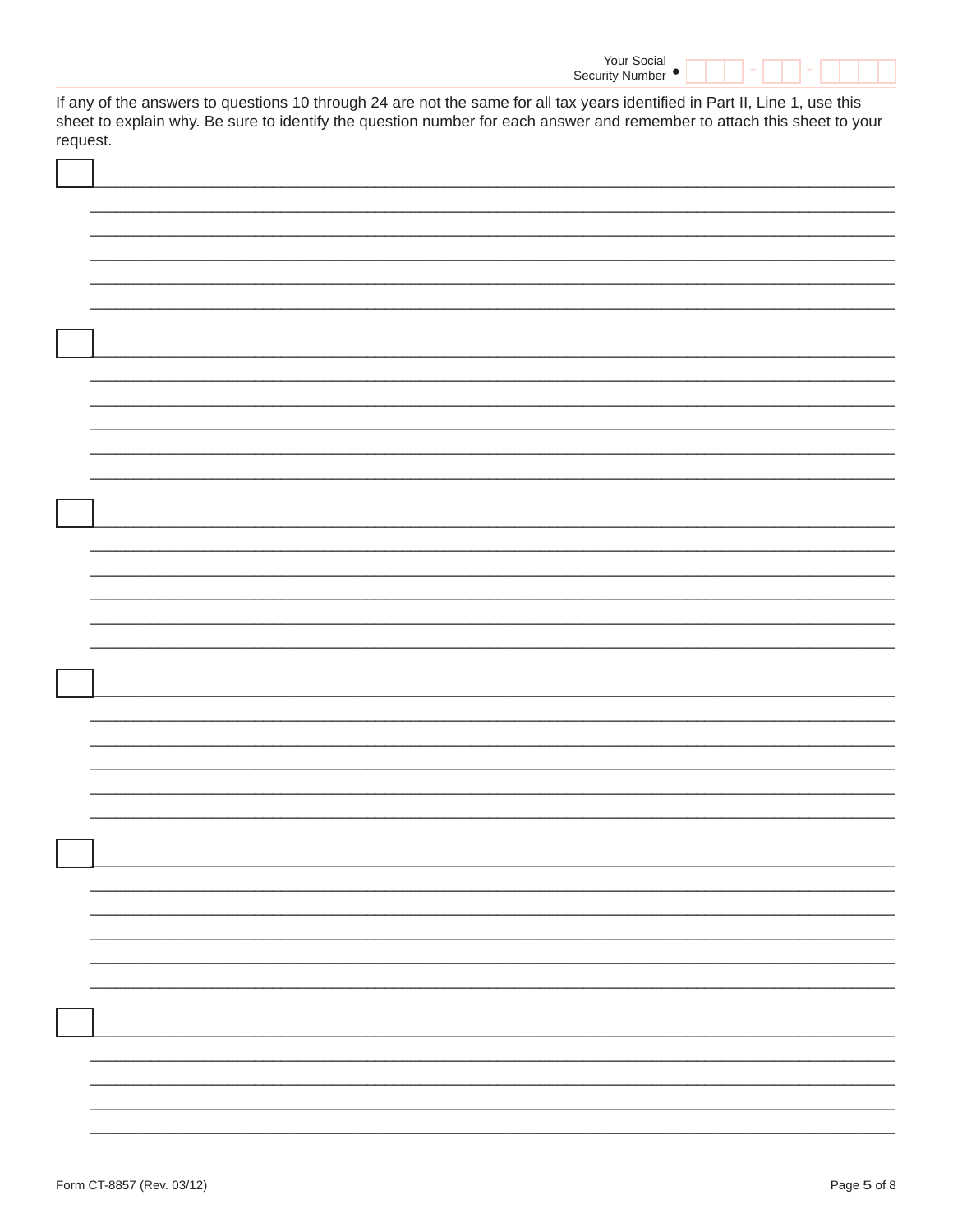# **Form CT-8857 Instructions**

# **General Instructions**

# **Purpose**

Use **Form CT-8857***, Request for Innocent Spouse Relief (And Separation of Liability and Equitable Relief),* to request relief from liability for tax, plus related penalties and interest, for which you believe only your spouse or former spouse should be held liable. You must have filed a joint return for **the year(s) for which you are requesting relief.** DRS will evaluate your request and tell you if you qualify.

You may be allowed one or more of these three types of relief:

- Separation of liability;
- Innocent spouse relief; **or**
- Equitable relief.

Any reference in this document to a spouse also refers to a spouse in a same-sex marriage recognized under Connecticut law.

# **Defi nitions**

### **Underpayment of Tax**

An **underpayment** is tax that is properly shown on your return but has not been paid.

**Example:** Beth and Jack filed a joint return that properly reflects their income and credits, but showed an unpaid balance of \$400. Beth and Jack are getting divorced. Beth gave Jack \$200 and Jack promised to pay the full \$400, but did not. Beth and Jack are both liable for the \$400 tax not paid (underpayment).

## **Understatement of Tax**

An *understatement of tax*, or deficiency, is the difference between the total amount of tax that DRS determines should have been shown on the Connecticut income tax return and the amount actually shown on the return.

**Example:** Mary and Matt filed a joint return showing \$400 of tax due which they fully paid. DRS later audits their return and finds \$4,000 of income that Mary earned but did not report. This understatement results in an additional \$180 in tax. Mary and Matt are both liable for the additional tax (understatement) due to Mary's unreported income.

## **Joint and Several Liability**

Generally, joint and several liability applies to all joint returns. This means both you and your spouse or former spouse are jointly and individually responsible for any underpayment of tax plus any understatement of tax that may become due later. This is true even if a divorce decree states your former spouse is responsible for any amounts due on previouslyfiled joint returns.

If you have both an underpayment and understatement of tax, you may have to request different types of relief. If you have an underpayment of tax, you may only request equitable relief. Complete Parts III and IV to see which type(s) of relief you can request for the understatement of tax.

#### **Attachment**

You **must attach a statement** to Form CT-8857 explaining why you qualify for relief. Complete the statement using the best information you have available. Include your name and Social Security Number (SSN) on the statement.

If you are requesting relief for more than one taxable year, you only need to file one Form CT-8857. However, you must include a separate statement for each year. Clearly indicate in the statement(s) the type(s) of relief you are requesting for each year. You must provide certain information for each type of relief you are requesting. See the *Specifi c Instructions* for Parts III, IV, and V for details on the information to include with your statement(s).

Generally, DRS will request additional information from you. You can help the processing of your request for relief by attaching a copy of the information you submitted with your request to the IRS. If you have been granted innocent spouse relief by the IRS, attach a copy of your IRS Determination Letter.

# **When to File**

File Form CT-8857 as soon as you become aware of a Connecticut income tax liability for which you believe only your spouse or former spouse should be held liable. You may become aware of a liability if:

- DRS has examined your tax return and is proposing an understatement of tax; **or**
- DRS has sent you a notice.

You must file Form CT-8857 no later than two years after DRS first began collection activity against you.

Examples of attempts to collect the tax from you are garnishment of your wages or applying your income tax refund to the tax due.

# **Where to File**

Mail Form CT-8857 and your statement (if applicable) to:

 Department of Revenue Services Audit Division - Income Tax Audit 25 Sigourney St Ste 2 Hartford CT 06106-5032

Do not file Form CT-8857 with your tax return.

# **Part I**

Enter your current name. If your current name is different from your name as shown on your tax return for any year for which you are requesting relief, enter it in parentheses after your current name. For example, enter "Jane Maple (formerly Jane Oak)."

#### **Spousal Notification**

The law requires DRS to inform your spouse or former spouse of the request for relief from liability. DRS is also required to allow your spouse or former spouse to provide information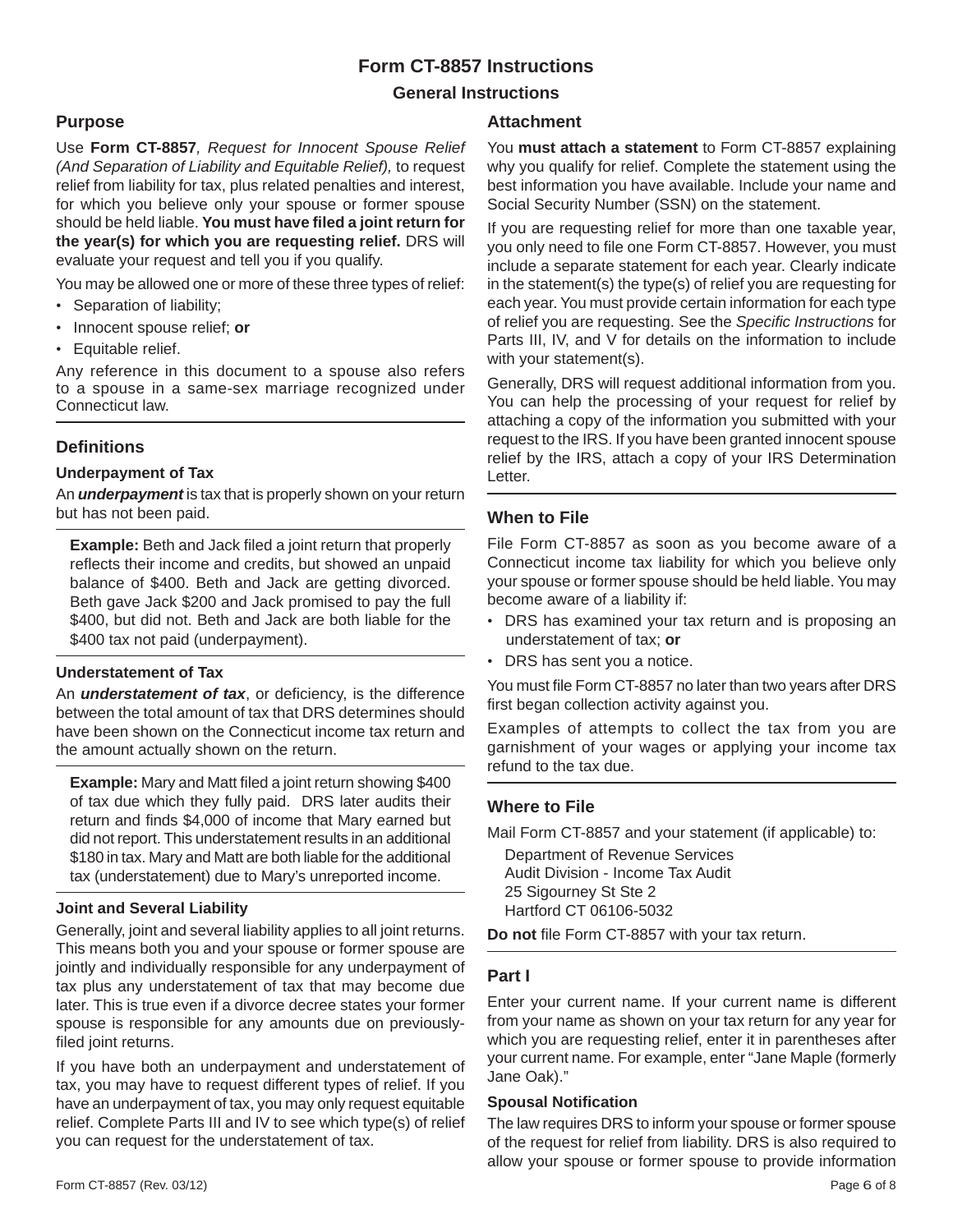## **Specifi c Instructions, continued**

that may assist in determining the amount of relief from liability. DRS will **not** provide information to your spouse or former spouse that could infringe on your privacy. DRS will not provide your new name, address, information about your employer, phone number, or any other information that does not relate to making a determination about your request for relief from liability.

## **Part II**

Line 1: Enter the taxable year(s) for which you have an understatement or underpayment. **Do not** enter any year(s) that DRS used your refund to offset the understatement or underpayment.

**Example:** You were due a refund for taxable year 2010 on your single return but DRS applied the refund to unpaid joint taxes for taxable year 2009. You enter "2009" on Line 1.

**Line 2:** Enter the current name and SSN of the person to whom you were married as of the end of the taxable year(s) listed on Line 1. If the name of the person shown on that year's tax return(s) is different from the current name, enter it in parentheses after the current name. For example, enter "Jane Maple (formerly Jane Oak)." Also enter the current home address and daytime telephone number if you know it.

# **Part III – Separation of Liability**

You may request separation of liability for any understatement of tax shown on the joint return(s) you filed with the person listed on Line 2 if that person died or you and that person:

- Are divorced;
- Are legally separated; **or**
- Have lived apart at all times during the 12-month period prior to the date you file Form CT-8857.

Separation of liability applies only to amounts owed that are not paid. DRS will not issue you a refund of amounts already paid.

## **How to Request Separation of Liability**

Attach a statement to Form CT-8857 that shows the total amount of the understatement of tax. For each item that resulted in an understatement of tax, explain whether the item is attributable to you, the person listed on Line 2, or both of you. For example, unreported income earned by the person listed on Line 2 would be allocated to that person.

**Exception:** If, at the time you signed the joint return, you knew about any item that resulted in part or all of the understatement, then your request will not apply to that part of the understatement.

## **Part IV – Innocent Spouse Relief**

You may be allowed innocent spouse relief if **all** of the following apply:

- You filed a joint return for the year(s) entered on Line 1;
- There is an understatement of tax on the return(s) due to erroneous items of the person listed on Line 2;
- You can show that when you signed the return(s) you did not know and had no reason to know the understatement of tax existed (or the extent to which the understatement existed); **and**
- Taking into account all the facts and circumstances, it would be unfair to hold you liable for the understatement of tax.

#### **Erroneous Items**

Any income, deduction, or credit is an erroneous item if it is omitted from or incorrectly reported on the joint return.

### **Partial Innocent Spouse Relief**

If you knew about any of the erroneous items, but did not know the full extent of the item(s), you may be allowed relief for the part of the understatement you did not know about. Explain in your statement attached to Form CT- 8857 how much you knew and why you did not know, and had no reason to know, the full extent of the item(s).

### **How to Request Innocent Spouse Relief**

Attach a statement to Form CT-8857 of why you believe you qualify. The statement will vary depending on your circumstances, but should include **all** of the following:

- The amount of the understatement of tax for which you are liable and are seeking relief;
- The amount and a detailed description of each erroneous item, including why you had no reason to know about the item or the extent to which you knew about the item; **and**
- Why you believe it would be unfair to hold you liable for the understatement of tax.

# **Part V – Equitable Relief**

You may be allowed equitable relief if, taking into account all the facts and circumstances, DRS determines you should not be held liable for any understatement or underpayment of tax.

Equitable relief generally applies only to:

- An underpayment of tax; **or**
- Part or all of any understatement of tax that does not qualify for both separation of liability and innocent spouse relief.

You should request separation of liability or innocent spouse relief for any understatement of tax if you are eligible. DRS will consider equitable relief for any understatement of tax if it determines innocent spouse relief and separation of liability do not apply.